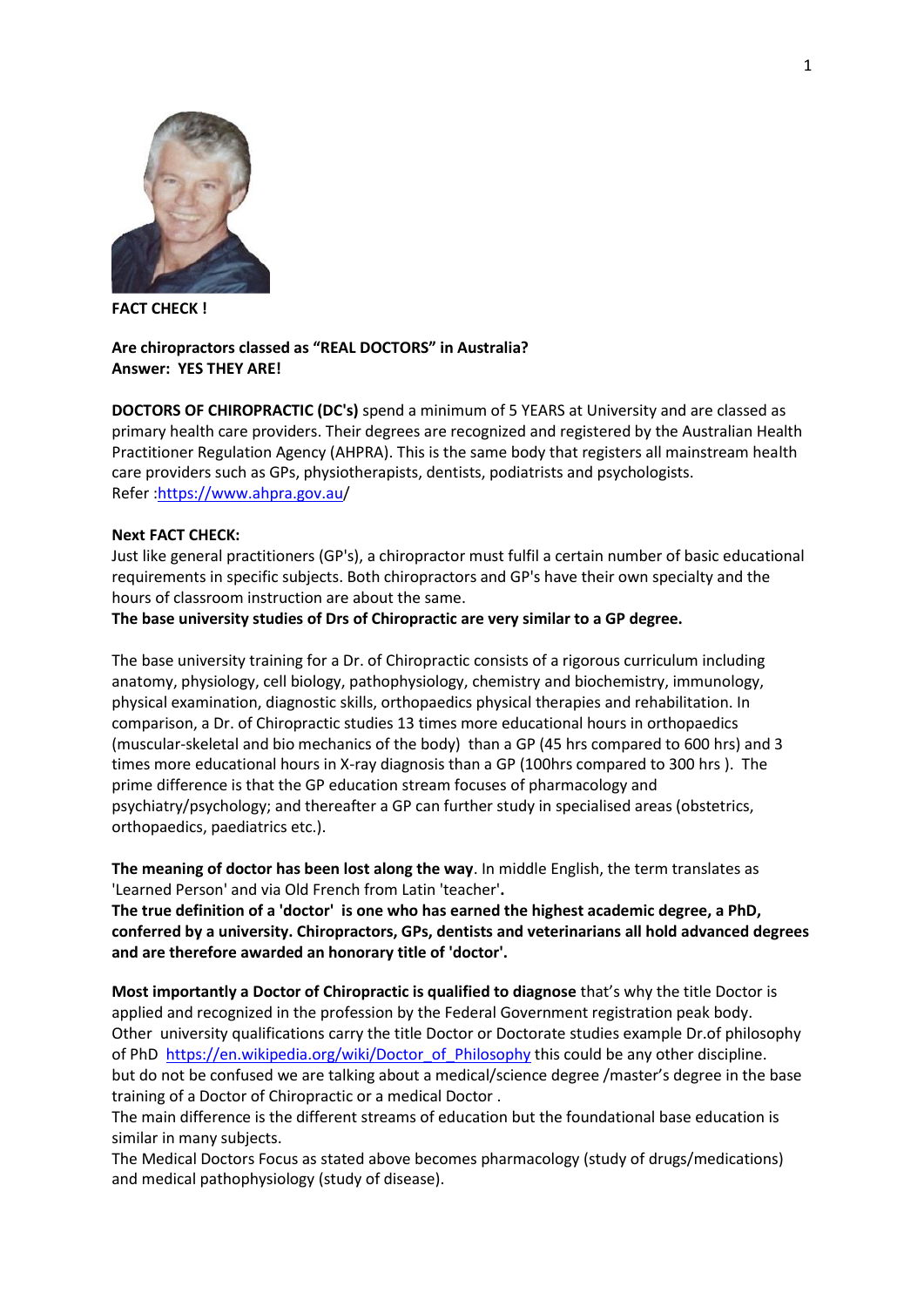The Doctor of Chiropractic focuses on Orthopaedics and bio mechanics /nervous system basically a Human Body Mechanic or like an orthopaedic surgeon stream of education but instead of using the scalpel to operate the Doctor of Chiropractic uses his hands to 'adjust' the bio-mechanic of the body.

Also the Dr of Chiropractic is trained in all the base training that a physiotherapist does (most physiotherapists do 3-4 years physios do not hold the title of Doctor and are not qualified to diagnose. In the USA and Canada a Physio cannot operate without the oversight of a Medical Doctor. In Australia Physios have more independence from the Medical Profession, however the tradition role and foundation of physiotherapy is rehabilitation for patients post-operative in medical hospitals , in fact it was an Australian Nurse in Toowoomba Queensland who invented physiotherapy in Australia ,was rejected by the Australian Medical Association at the time , so she then travelled to the USA and Physiotherapy was re-introduced from USA after she was accepted by the USA Medical Institutions, her name Elizabeth Kenny.

[https://en.wikipedia.org/wiki/Elizabeth\\_Kenny](https://nam04.safelinks.protection.outlook.com/?url=https%3A%2F%2Fen.wikipedia.org%2Fwiki%2FElizabeth_Kenny&data=02%7C01%7C%7C198350833e6147848df108d7251510c7%7C84df9e7fe9f640afb435aaaaaaaaaaaa%7C1%7C0%7C637018644710469747&sdata=cagMGEsvO6Deoub7itLWvwsiL5wXnY0IO0RN9QRnzdo%3D&reserved=0) [https://australian.physio/aboutus/our-history](https://nam04.safelinks.protection.outlook.com/?url=https%3A%2F%2Faustralian.physio%2Faboutus%2Four-history&data=02%7C01%7C%7C198350833e6147848df108d7251510c7%7C84df9e7fe9f640afb435aaaaaaaaaaaa%7C1%7C0%7C637018644710479763&sdata=V55Csn6brhbj7So76Ztrx9thaqDrl%2FD%2BPiVWblXRYX4%3D&reserved=0)  Reference on medical education hours by health professionals [https://prohealthsys.com/students/professional-comparison/](https://nam04.safelinks.protection.outlook.com/?url=https%3A%2F%2Fprohealthsys.com%2Fstudents%2Fprofessional-comparison&data=02%7C01%7C%7C198350833e6147848df108d7251510c7%7C84df9e7fe9f640afb435aaaaaaaaaaaa%7C1%7C0%7C637018644710489779&sdata=OWvf63G6ydOAMeP4mwcI5aC9iaFG6rOLvZrN0IShj1o%3D&reserved=0)

### **BOTTOM LINE by Graham Healy**

Each Practitioner irrespective of their base university training treats patients **BASED ON LOOKING THROUGH THE LENSE OF THEIR TOTAL LIFE EXPERIENCE & BACKGROUND**.

University training may give you the Title 'doctor' however **it does not give you LIFE EXPERIENCE nor does it give you RESULTS for patients**.

All the intellectual knowledge in the world does not make you a good Doctor; life experience, background and attitude towards patients is the key.

If you care about you patients and treat them like family, if you do that successfully, then you are on the way to be a great Doctor of Chiropractic or a Medical Doctor (or any other heath professional). Some people want to become a Doctor for financial reasons? That's the wrong motivator.

**The title Doctor means 'teacher'** and a TRUE Doctor should be a teacher of Patients leading them to health & happiness and quality of Life.

If that's your motivation and passion then the mantle /title Doctor is carried not only professionally but personally/spiritually as well with the Integrity it should encompass .

As you know there are Doctors, and there are Doctors, and irrespective of the University qualifications not all Doctors are the same personality wise , attitude wise and relationship wise. (even though they might be the same education wise)

**YOU THE PATIENT MUST MAKE AN INFORMED CHOICE** and I hope I have made that Choice clearer for you the Patient/client.

# Myth #1 – Chiropractors are not real doctors.

Chiropractors in Australia receive their title of 'Dr' through national registration with their professional body, similar to other health care professionals. Just like medical doctors, chiropractors are professionals that are subject to the same type of testing procedures, licensing and monitoring by national peer-reviewed boards.

Chiropractors receive their registration through The Australian Health Practitioner Regulation Agency (AHPRA). This is the same body that registers other mainstream health care providers such as GPs, physiotherapists, dentists, podiatrists and psychologists.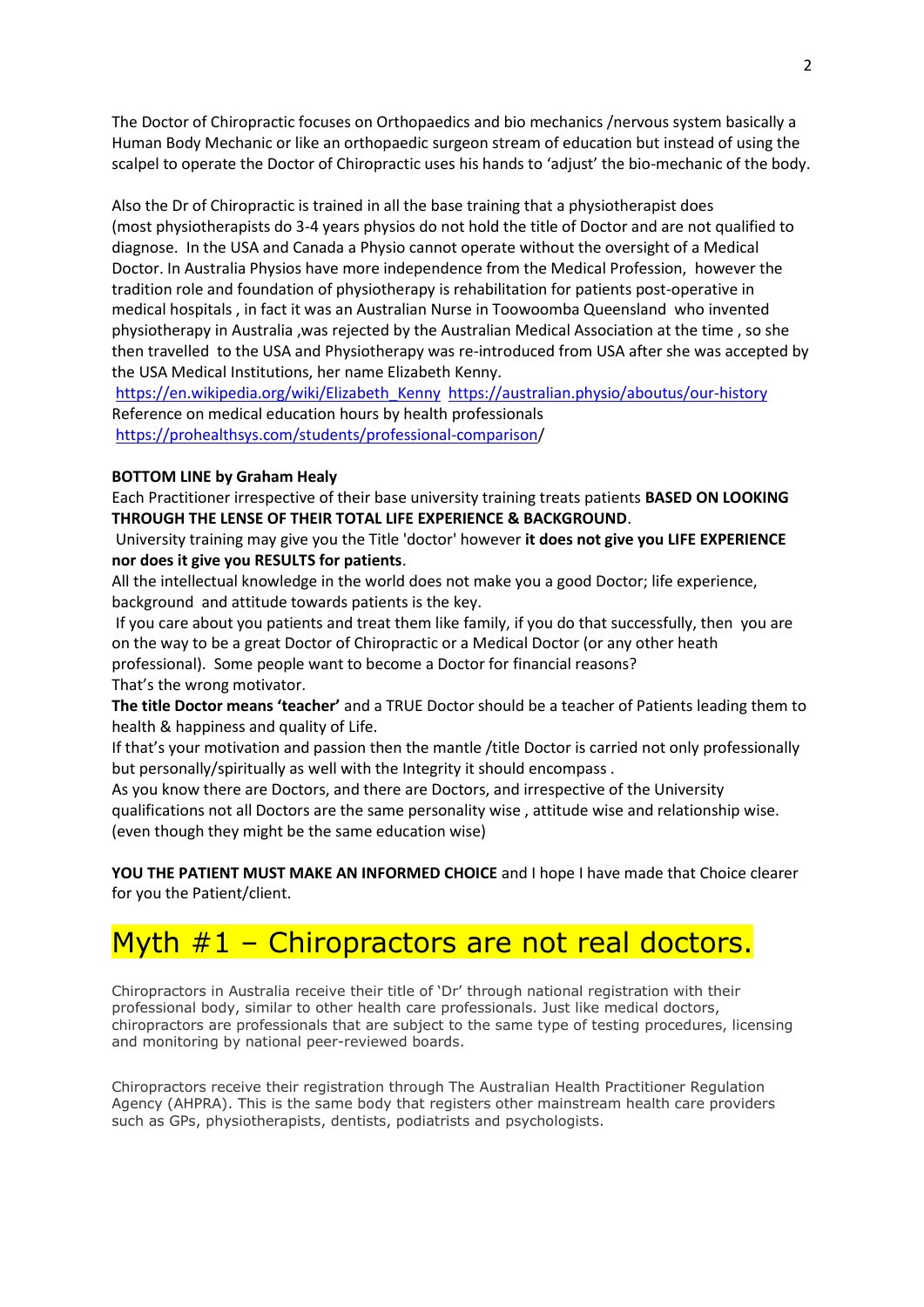Federal and state programs, such as Medicare, DVA and Workers' Compensations programs cover chiropractic care, and sick-leave certificates signed by chiropractic doctors are accepted everywhere.

Chiropractors undergo five years of university-based education, and have treated several hundred patients in their final year of studies under the supervision of registered chiropractic doctors before they graduate. Their studies are very similar to those of medical schools, with rigorous curricula including anatomy, physiology, cell biology, pathophysiology, chemistry and biochemistry, immunology, physical examination, diagnostic skills, physical therapies and rehabilitation.

As primary health practitioners, chiropractors are sometimes the first health care contact for a patient and are trained to identify a situation in which the patient may need medical or other care.

Chiropractors are licensed as health care providers in many countries around the world, including but not limited to the USA, UK, Canada, Switzerland, Australia and New Zealand. The biggest difference between chiropractors and medical doctors lies not in their level of education, but in their preferred method of caring for people. Medical doctors are trained in the use of medicines (chemicals that affect your internal biochemistry) and surgery. Consequently, if you have a chemical problem, such as diabetes, hypothyroidism, or an infection, medical doctors can be very helpful.

However, if your problem is that joint movement is restricted somewhere in your body – especially in your spine, or that you have soft tissue damage causing pain, there is no chemical in existence that can fix it. You may be able to cover it up temporarily with pain killers, however these do not resolve the underlying cause.

You need a physical solution to correct a physical problem. That is where chiropractic really shines. Chiropractors provide physical solutions  $-$  adjustments, exercises, stretches, muscle therapy  $-$  to help the body heal from conditions that are physical in origin, such as back pain, muscle spasms, headaches, and poor posture.

# Myth #2 – Medical doctors don't like chiropractors.

Historically, vocal opponents of chiropractic have been shown to have had hidden agendas.

The American Medical Association's opposition to chiropractic was at its strongest in the 1940s under the leadership of Morris Fishbein. Fishbein called chiropractors "rabid dogs" and referred to them as "playful and cute, but killers". He tried to portray chiropractors as members of an unscientific cult who cared about nothing but taking their patients' money.

Up to the late 1970s and early 1980s, the medical establishment purposely conspired to try to destroy the profession of chiropractic. In fact, a landmark lawsuit in the Supreme Court of Illinois in the 1980s found that the American Medical Association was guilty of conspiracy and was ordered to pay restitution to the chiropractic profession.

Closer to home, commissioned by the New Zealand Government in 1978, The New Zealand Report developed into the most comprehensive and detailed independent examination, at that time, of chiropractic ever undertaken in any country. The focus of the investigation was to consider whether health and accident benefits should be made for chiropractic services. When the Report was commissioned, it was believed it would take a month or two at the most to resolve the issues. However, it took nearly two years, generating over 3600 pages of testimony under Oath from numerous witnesses and thousands of pages documents submitted from organizations and private parties from around the world. Much of the so called evidence by self-appointed consumer